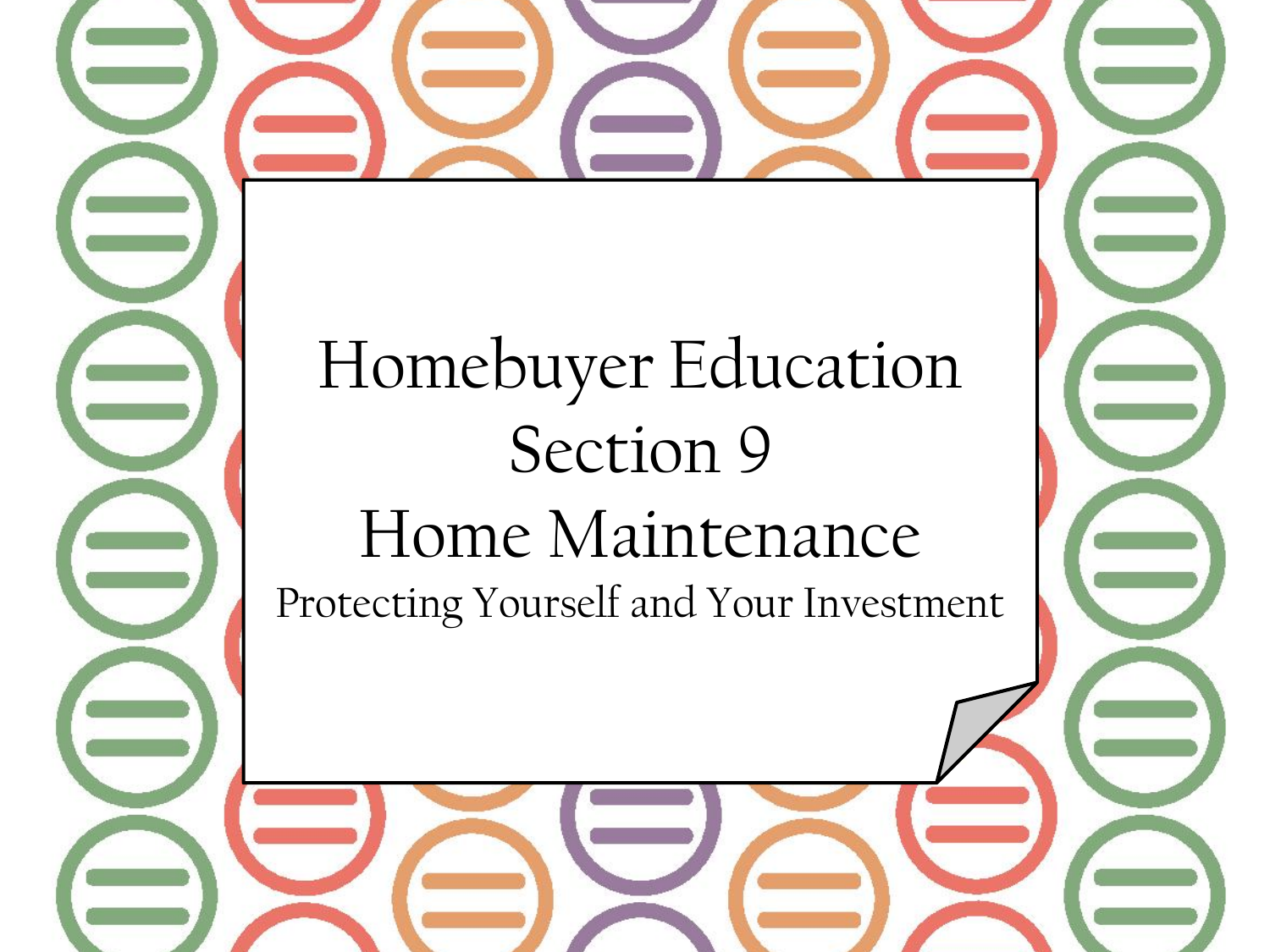## **Find Important Controls in Your House**

- Electrical:
	- find circuit breaker or fuse box
	- Find main breaker that controls all electricity to the house
	- Identify which fuses or breakers control what areas of the house • Water
		- Find main water valve to the entire house and individual valves to control leaks at toilets, sinks, washers, etc.
	- Gas
		- If there is a strong odor of gas, leave the house immediately and call the gas company. You need to leave the gas running in order for them to find the leak, but know where the valves are for main house and individual appliances
- Water heater thermostat
	- Check settings to avoid burns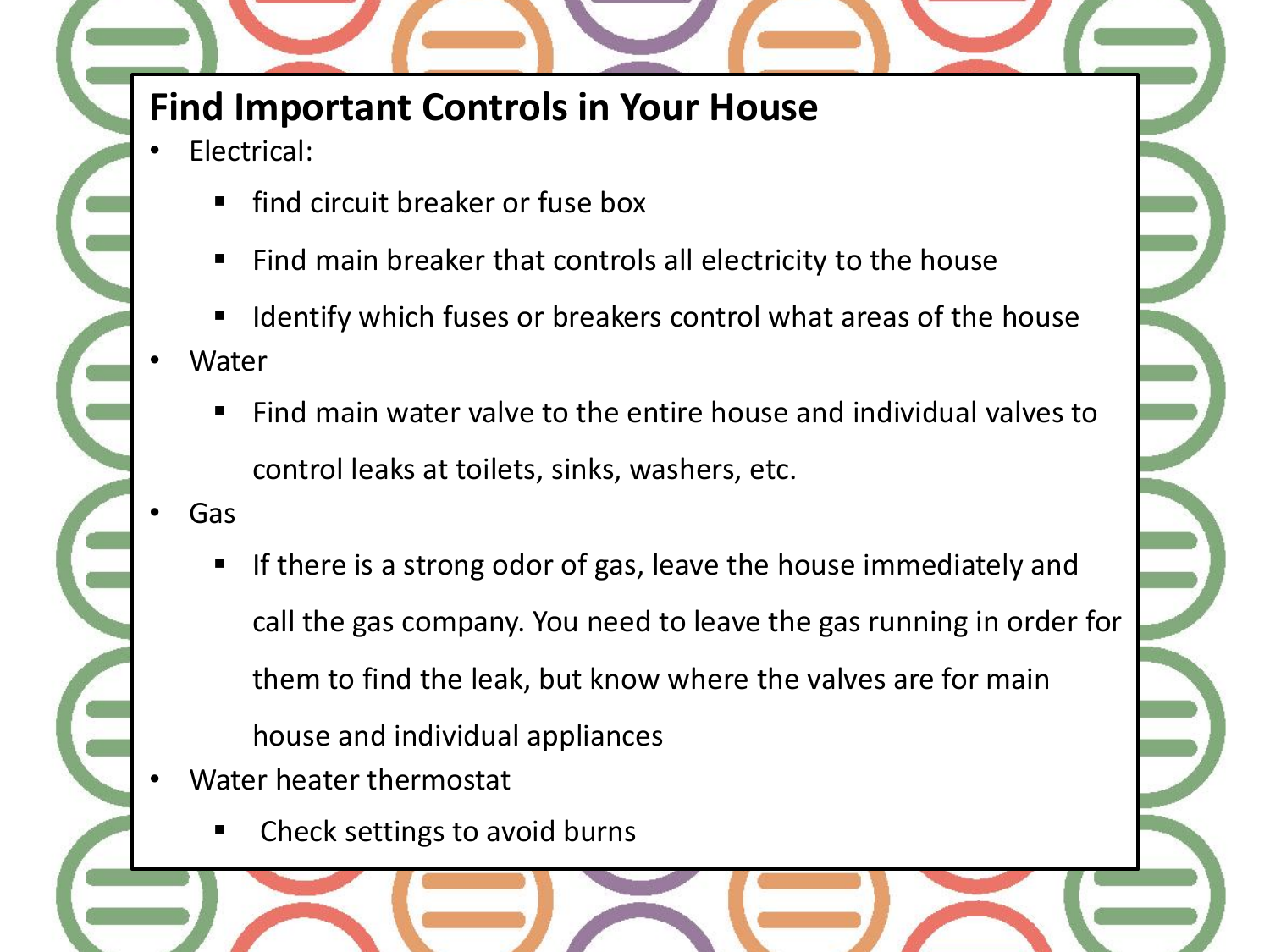### **Determine When Services are Scheduled**

- Find out when trash is picked up
- Learn where meters are and when meter readers come

## **Make Plans for Your Family Safety**

- Find emergency numbers for fire, police, and ambulance
- Ask fire department for safety checks
- Have a fire escape plan
- Tornado survival plan
- First aid kit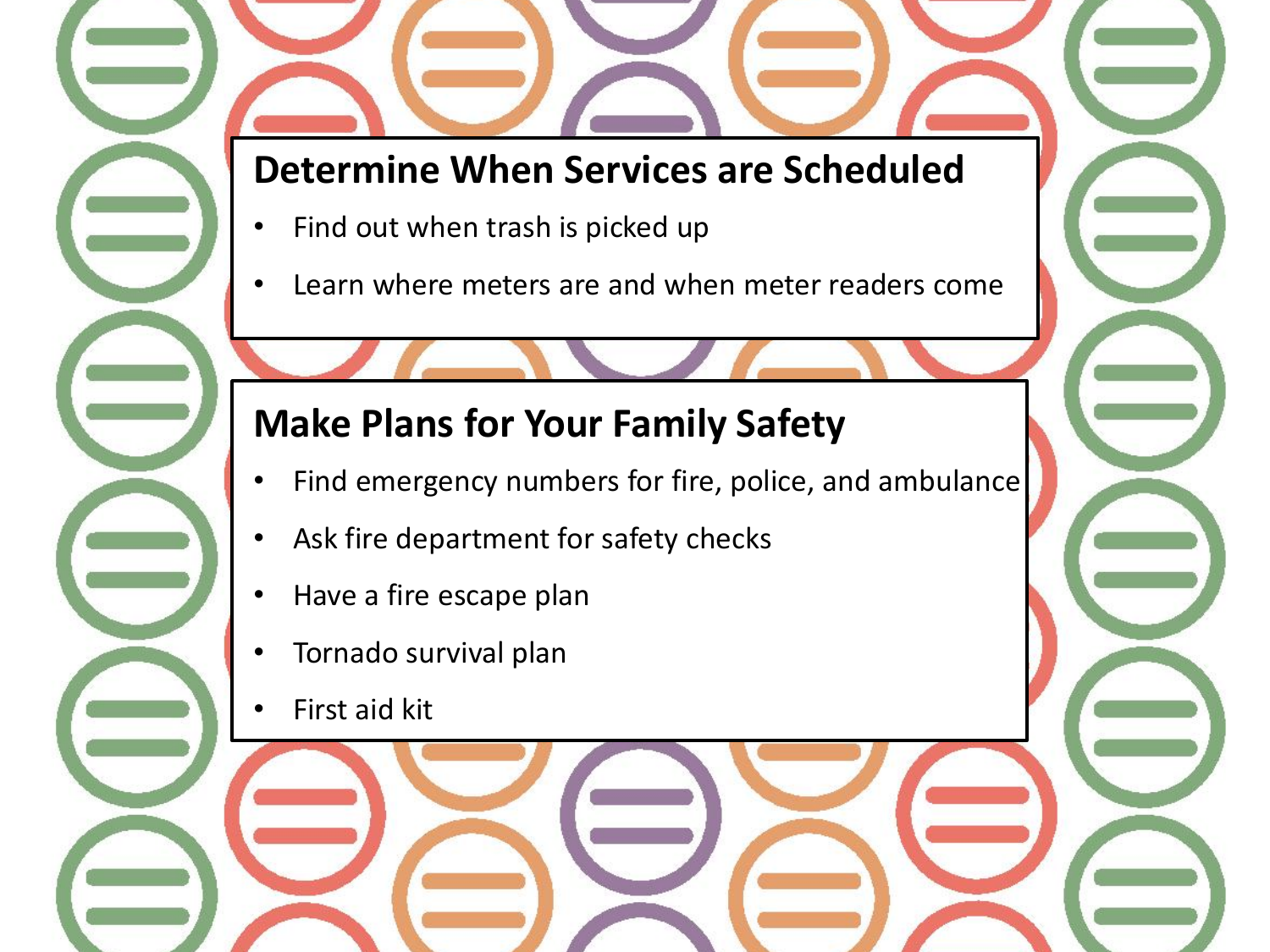# **Make Home Secure**

- Change locks/keys
- Lock doors/windows when not home  $\Box$  Trim bushes and trees so windows
	- and doors are visible to passersby
	- $\Box$  Light up the yard
	- □ Post "Beware of Dog"
	- $\Box$  Don't leave emptied trashcans out at

curb

 $\Box$  Take up mail and newspaper

 $\Box$  Put timers on lights and radios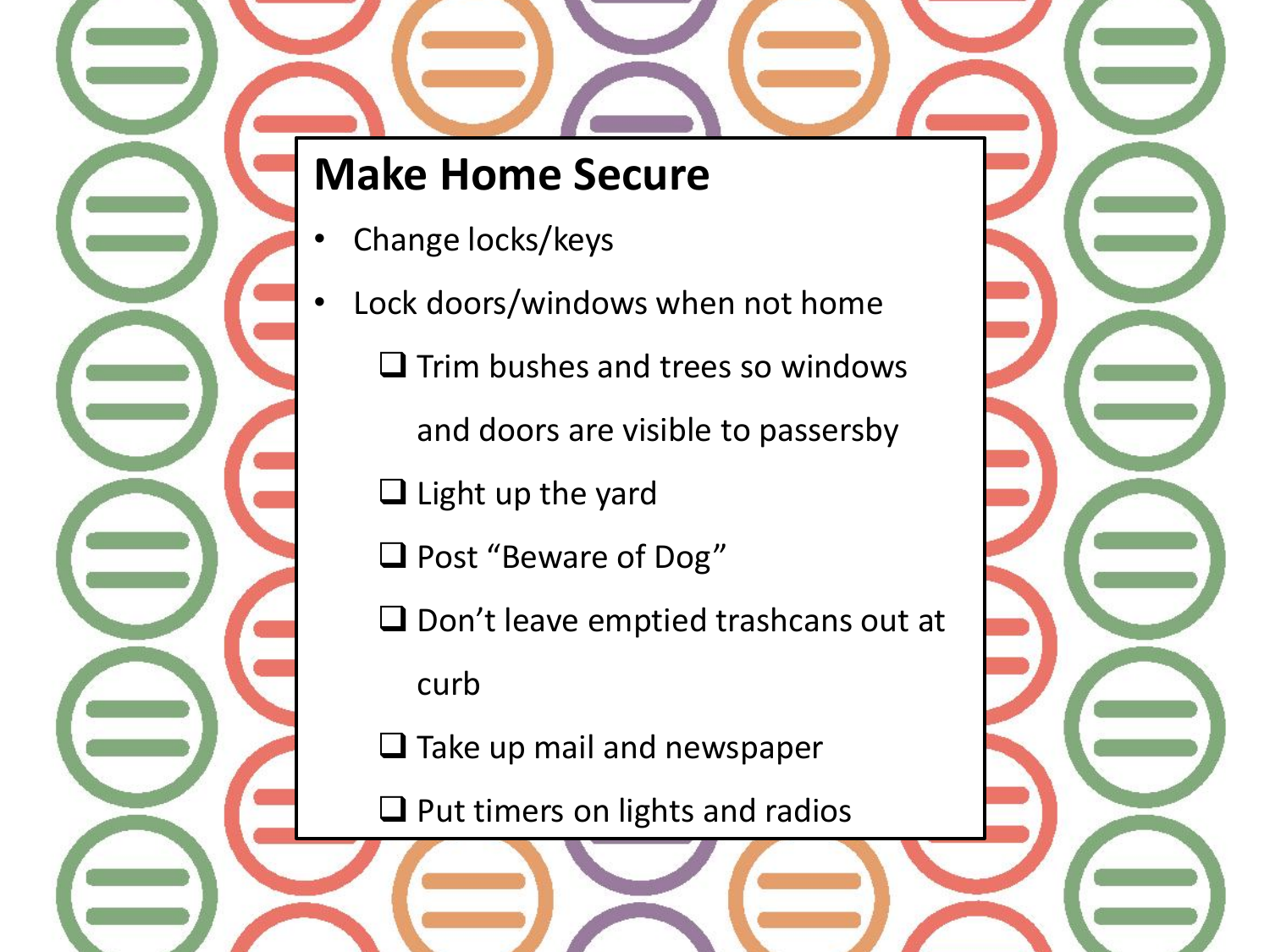### **Protect Your Investment**

- Your home represents a major investment of time, money, and commitment
- Maintain and improve your home

#### **Repairs and Improvements**

- Inspection Report is in Good Guideline
	- Use report from home inspection to help you plan
	- Report and list potential problems
- Should you do it yourself?
	- Lower costs
	- More convenient than scheduling someone else
- Disadvantages to keep in mind
	- Can create safety hazard of make problems worse
	- Can decrease value of home
	- May be too busy to do repairs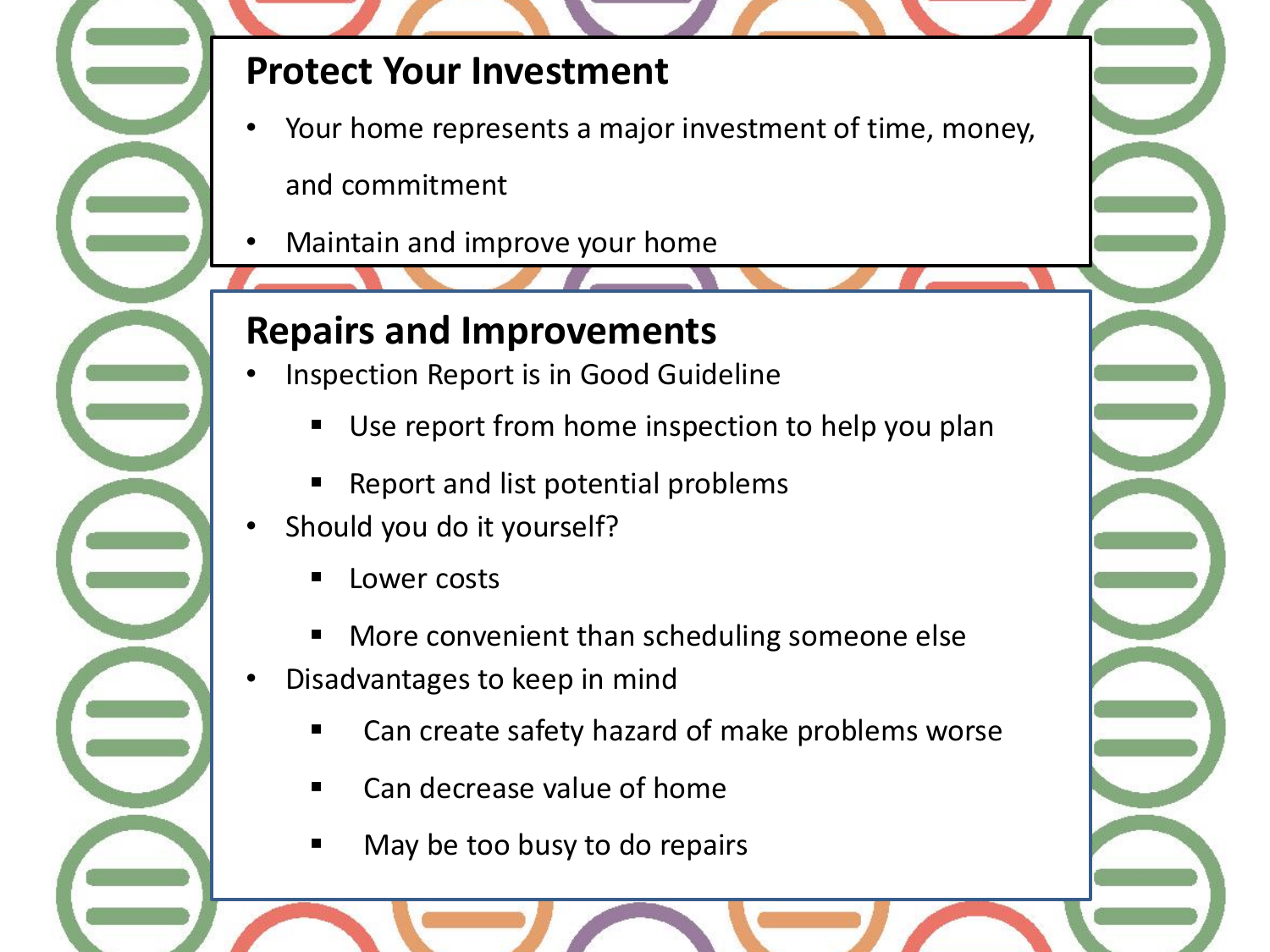## **Hiring Someone to Do Repairs**

- Ask friends or neighbors to recommend someone
- Questions to ask potential repairman
	- ❖ Are they licensed?
	- ❖ How long have they been in business?
	- **❖** Who will actually do the work?
	- $\triangle$  Do they belong to any trade associations or unions
	- Check on complaints with the better business bureau
- Get estimate of cost of job before allowing person to complete the work
	- $\cdot$  If estimate seems too low or high, make sure you understand what exactly is being done
- For larger repairs it may be good to get a contact

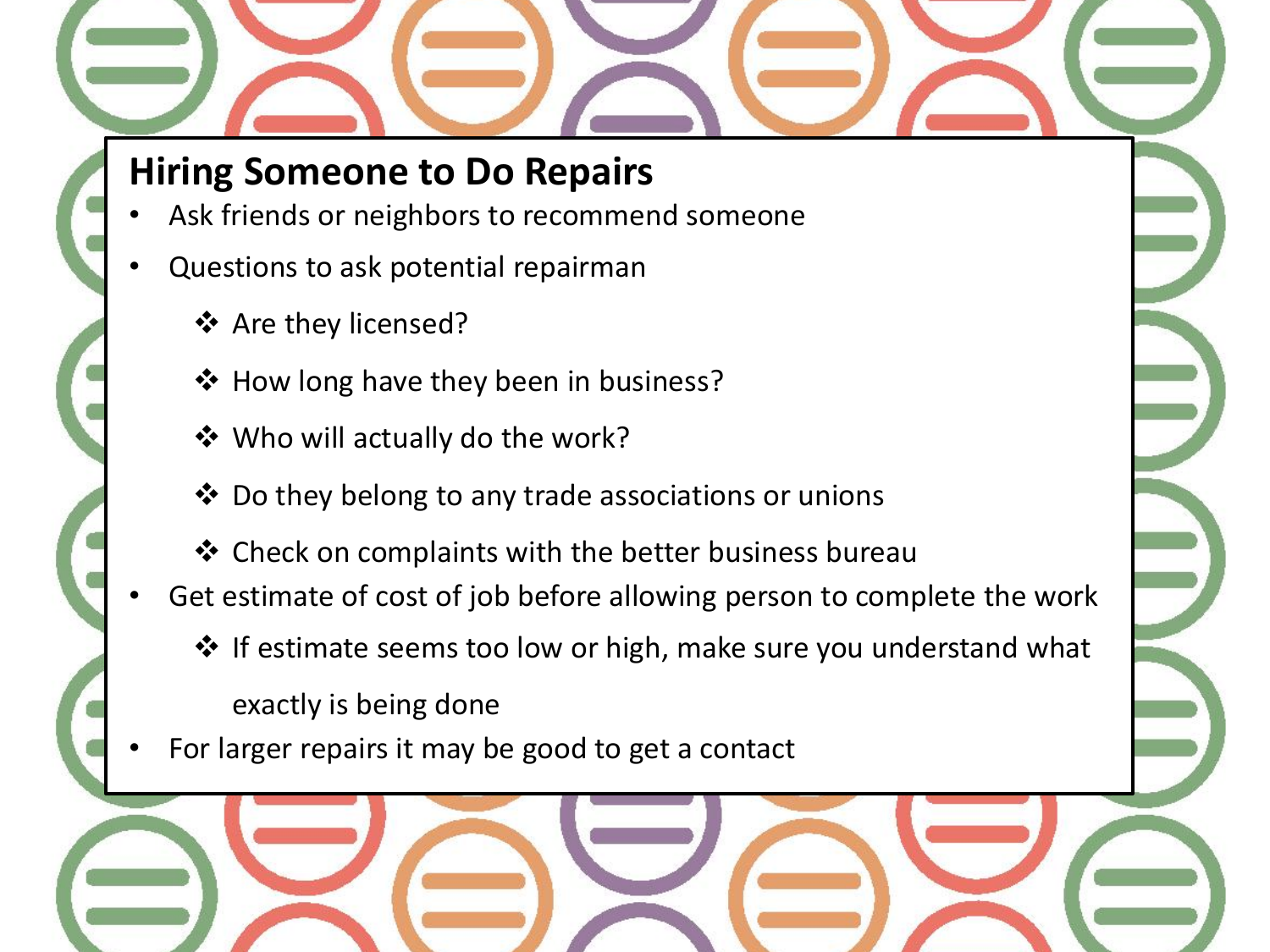# **Hiring someone to Do Improvements**

- Everything above applies
- Be careful of people who come door-to-door or call you about making improvements
	- Ask yourself:
		- $\checkmark$  Is this the right time to do this improvement?
		- $\checkmark$  Does it fit our financial plan?
- Beware of scams by dishonest repair or renovation companies
- Ask what suppliers the contractor uses
- Ask how many jobs s/he works at one time
- Ask to see projects they have completed
- Be very specific about what you want done
	- Give contractor sketch of what you want
	- List measurements and fixtures you want
	- Talk to several contractors to get bids
- Get a contract that describes work to be done
	- Include schedule of when you want work to be done
	- Include a payment schedule